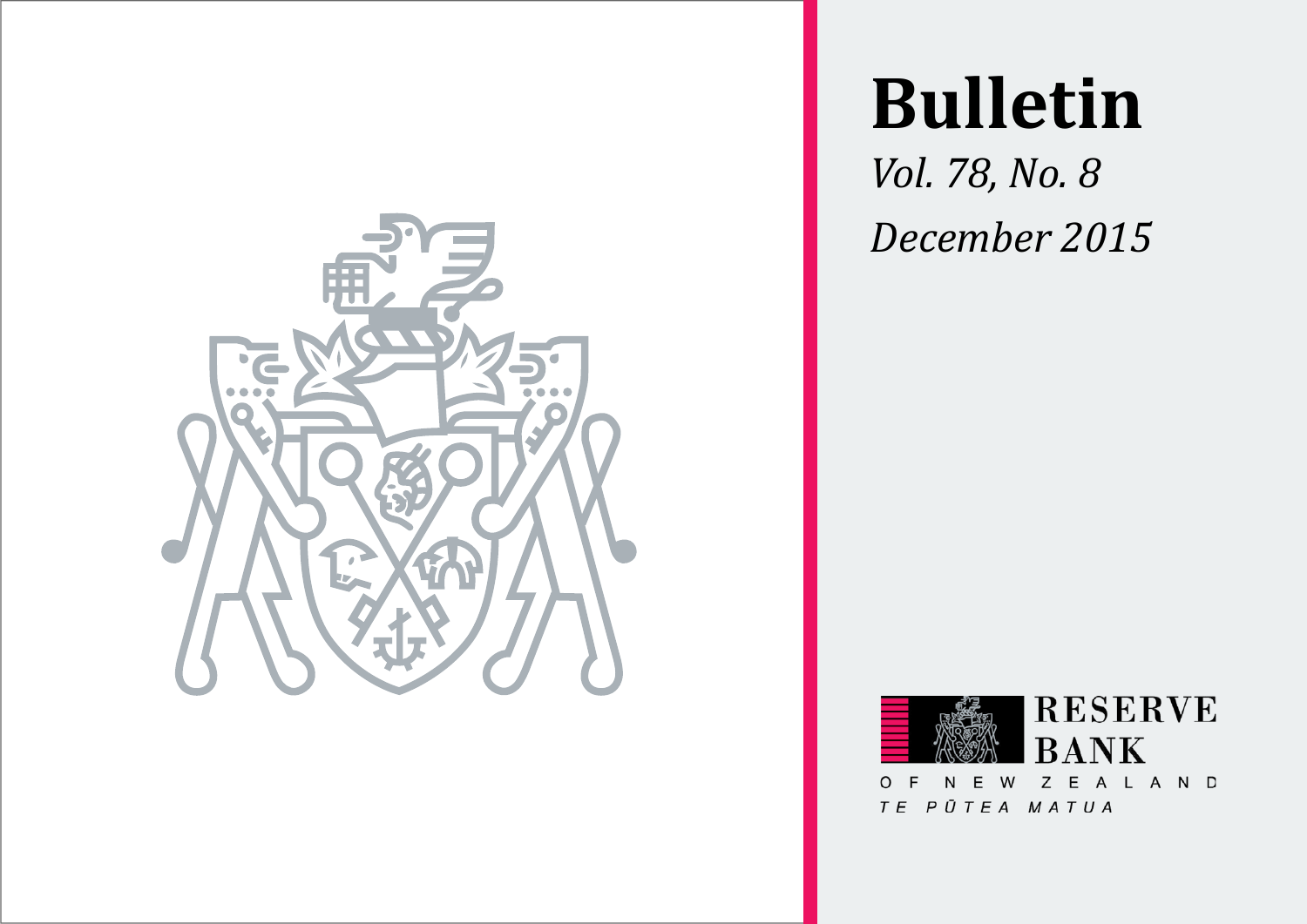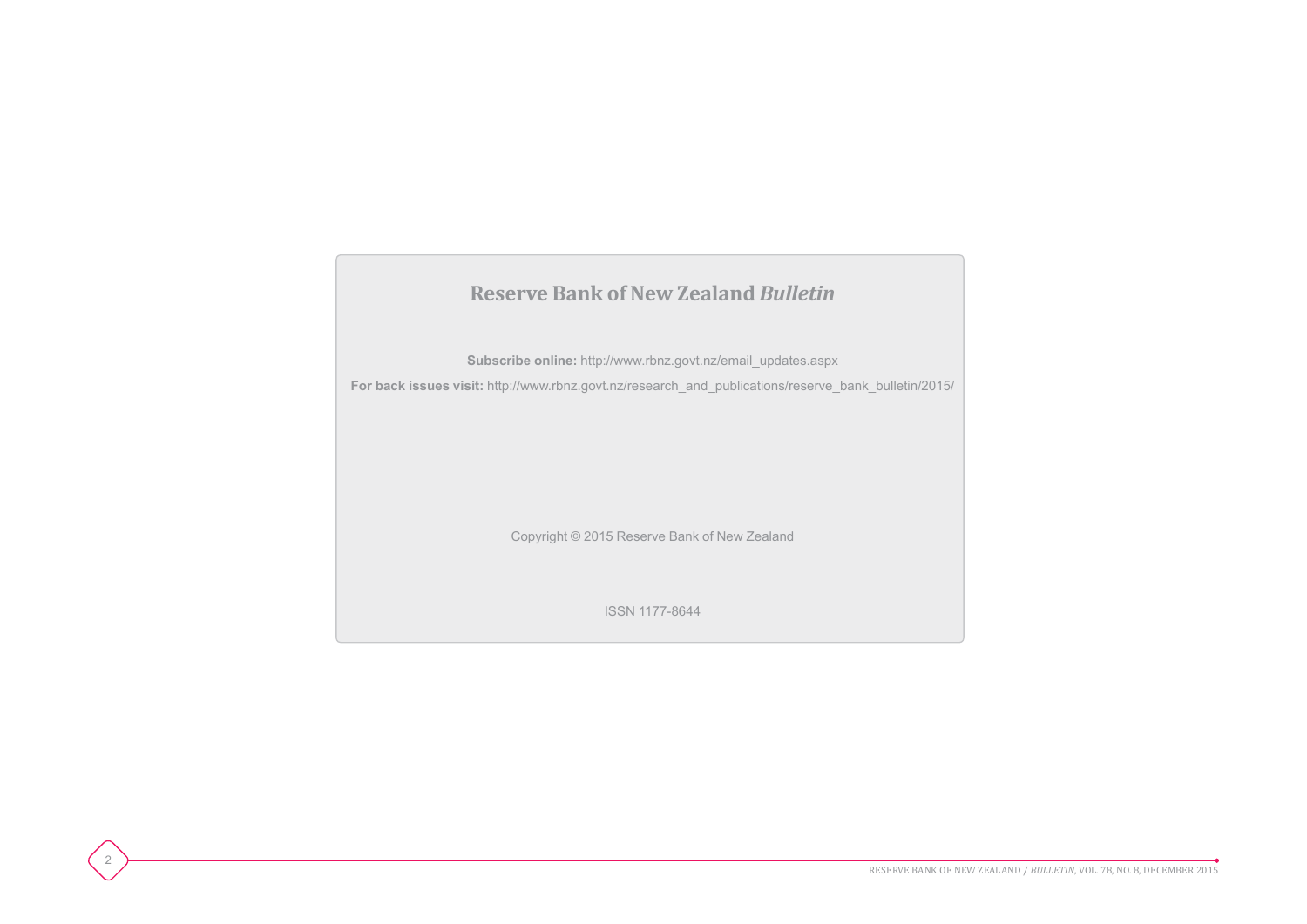## **An updated assessment of dairy sector vulnerabilities**



3

Ashley Dunstan, Hayden Skilling, Matthew Newman and Zach Mounsey1

Low global milk prices are placing dairy farmers under significant cash flow pressure. This article investigates the severity of these cash flow pressures, and the potential financial stability implications if the payout remains low for an extended period. Most farmers are estimated to make cash losses in the current season, compounding cash flow pressures experienced in the later part of the 2014-15 season. Despite some farms with high debts facing considerable difficulties, most farms are expected to remain viable over the medium term. Losses for the banking system as a whole are estimated to be manageable even under a severe stress scenario for the dairy sector.

## **Introduction**

Dairy sector debt increased from \$11.3 billion to \$29 billion between 2003 and 2009, due to rapid increases in land prices, a flurry of dairy conversions and significant on-farm investment. This rise in debt left highly leveraged farmers exposed when milk and land prices fell sharply in 2009. A swift recovery in global milk prices subsequently helped to limit the degree of financial stress, although non-performing loans increased to a peak of around 4 percent of sectoral debt.

This experience has resulted in increased caution among dairy farmers and a slower rate of debt accumulation. However, debt levels remain at elevated levels of more than 300 percent of trend milk income (figure 1). As at June 2015, dairy debt reached \$37.9 billion, representing around 10 percent of total bank lending. Developments in the dairy sector are therefore an important consideration in assessing financial system risks.

<sup>1</sup> This article is the joint work of the Reserve Bank and DairyNZ, and expands on the analysis in box A of the November 2015 *Financial Stability Report*. Matthew Newman and Zach Mounsey are employees of DairyNZ. The authors would like to thank Chris Bloor, Bernard Hodgetts, and other staff of the Reserve Bank of New Zealand; and David McCall of DairyNZ for their comments.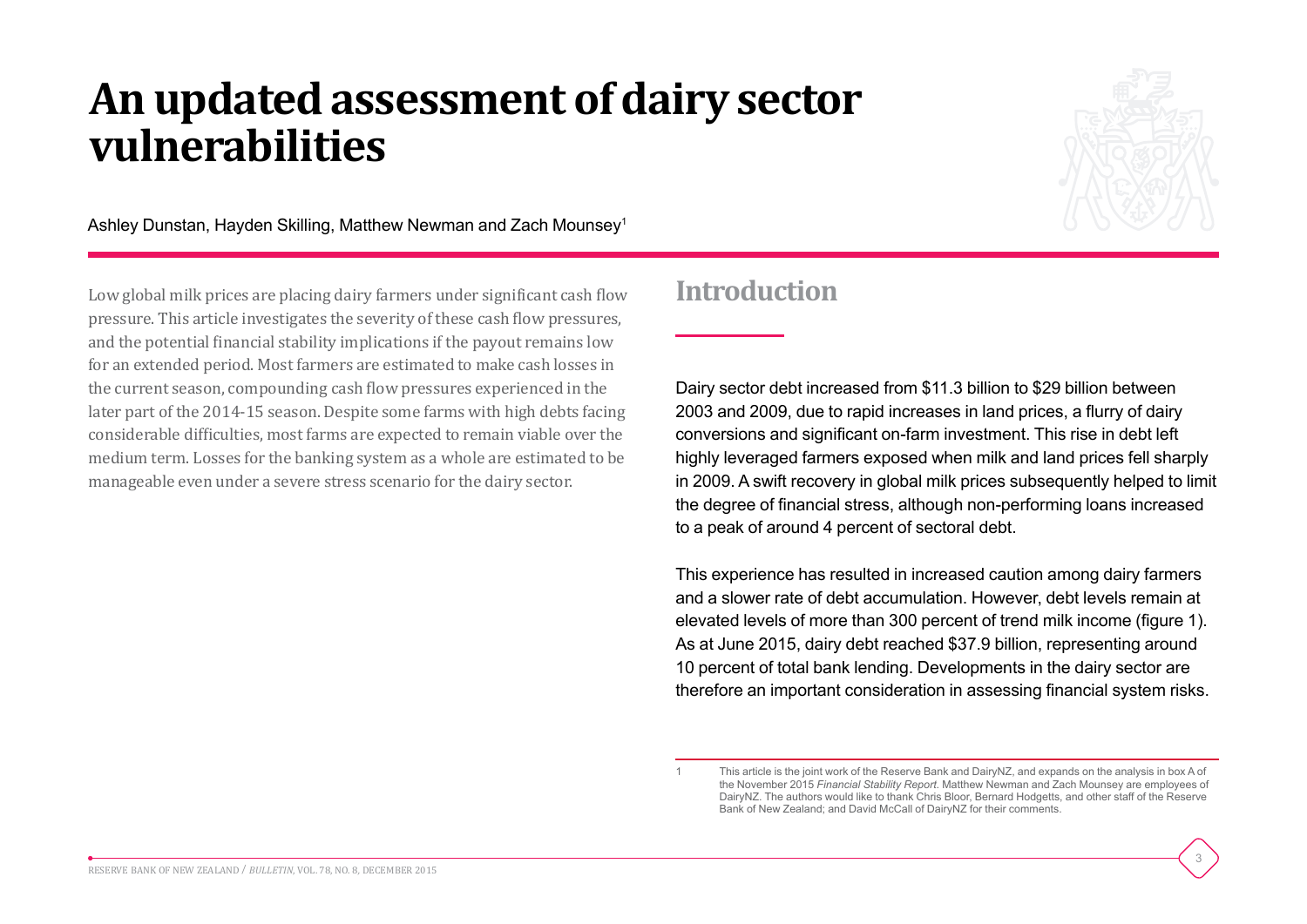

This paper investigates the significance of dairy-related financial stability concerns in the current market environment. Section 2 discusses recent developments in the dairy sector at the aggregate level. Section 3 provides an overview of the farm-level data used in the remainder of the paper, while section 4 examines the extent of cash flow pressures in the 2014-15 and 2015-16 seasons. Section 5 models the degree of financial stress that could occur in coming seasons under a range of hypothetical scenarios where lower incomes are sustained and land prices fall.

4

#### **Recent developments in the dairy sector**

Between February 2014 and August 2015, global dairy prices fell by more than 65 percent in US dollar terms (figure 2), due to increased global supply, sanctions on Russian imports, and reduced Chinese demand following a build-up of inventories during the 2013-14 season. Over this period, the exchange rate depreciated, dampening the fall in NZ dollar terms. Dairy prices have since increased from August lows, but recent outturns have not been favourable and prices remain well below their long-term average.

As a result of sustained lower milk prices, dairy farmers are currently facing significant cash flow pressures. Following a record 2013-14 season, Fonterra's payout fell considerably, and farmers are now expected to face consecutive sub-\$5 payouts (per kgMS). The impact of the low payouts is amplified by an increase in average break-even

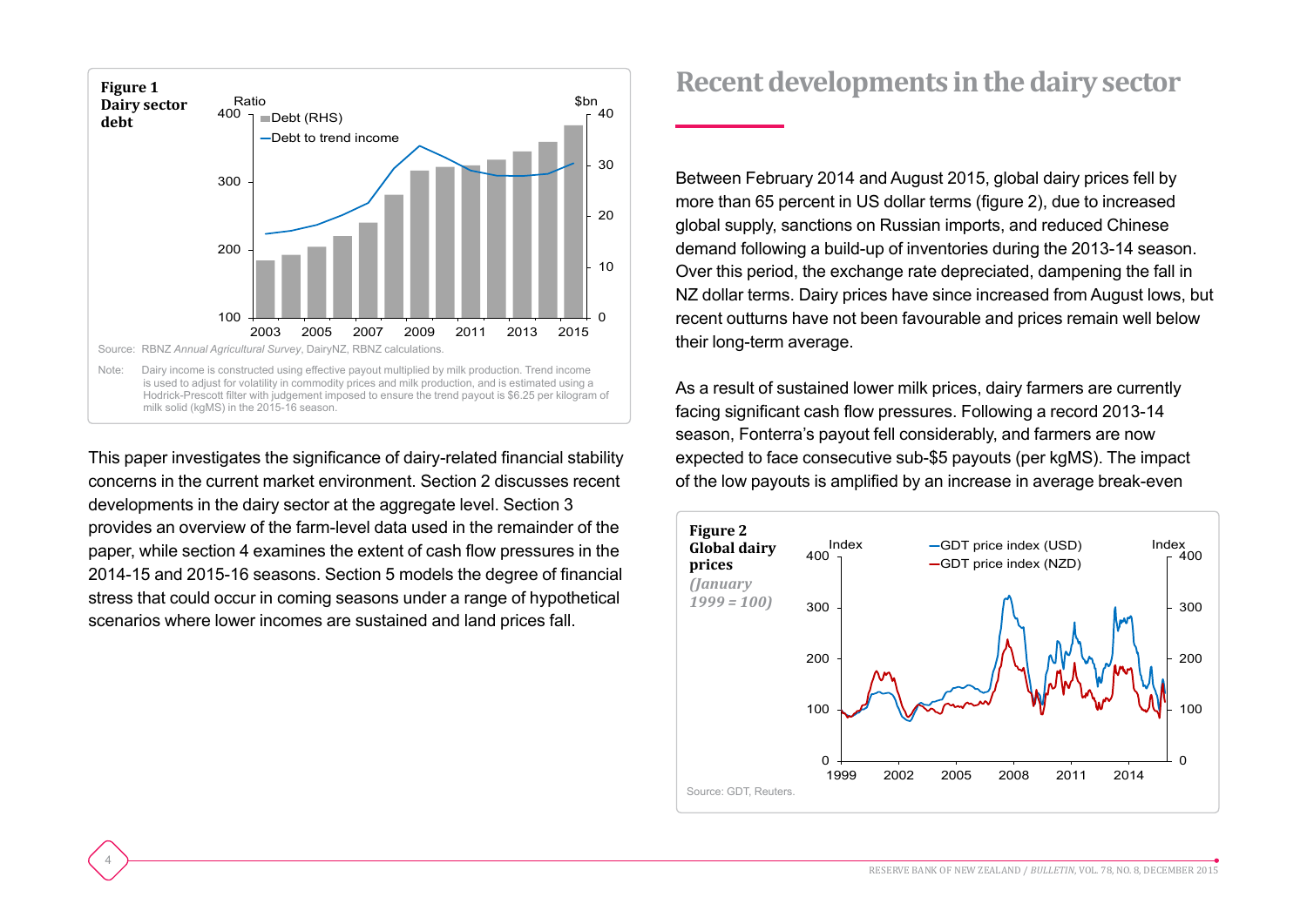payouts since the 2006-07 season, reflecting increases in debt levels and a shift to more cost-intensive operating structures (figure 3). The worst cash flow pressures are expected to emerge in the current season (2015-16), compounded by low retrospective payments from the 2014-15 season. The cash flow shortfall for the average dairy farmer is estimated to be more than \$1 per kgMS (based on DairyNZ forecasts of \$4.15 for effective milk revenue, taking into account the latest Fonterra forecast for the headline payout).

Despite the significant cash flow pressures facing the sector, dairy farm land values have been supported by low interest rates and a largely positive long-term outlook for the payout. The REINZ dairy price index continued to grow at about 10 percent per annum throughout the summer of 2014-15. However, land values have recently shown signs of weakening, on limited sales volumes. There is a risk that land values



May) includes deferred payments and dividends, and is net of dairy levies. Figures for 2014-15 and 2015-16 are based on DairyNZ forecasts. The break-even payout is farm working expenses plus interest and rent costs plus drawings, adjusted for livestock and other revenue.

could fall if cash flow pressures persist, especially if confidence in the longer-term milk price outlook deteriorates. Downward price movements could be amplified by reduced liquidity in the farm market, if demand to purchase farms falls alongside the increased risk of rising stressed sales. The extent of financial system losses in this scenario hinges critically on how debt is distributed within the dairy sector.

### **Overview of micro-data**

It is difficult to be definitive about a sector's vulnerability on the basis of aggregate data. The distributions of break-even cash flow and sectoral debt, as well as the correlation between the two would primarily determine the extent of farm and banking system stress during a severe downturn. The remainder of this paper therefore makes use of unit record data to provide a more nuanced assessment of vulnerabilities in the sector.

The data are sourced from DairyBase, a voluntary benchmarking tool for dairy farmers operated by DairyNZ. The core dataset contains all farms that supplied income statement and balance sheet information for the 2013-14 season, with data from the 2007-08 season also included for benchmarking purposes. The analysis focuses on owner-operator farms, given that they own land, livestock and dairy company shares, account for 65 percent of dairy herds in the population and the vast majority of sectoral debt,<sup>2</sup> and have the most complete balance sheet information. After removing outliers and observations with incomplete financial

<sup>2</sup> Plausible estimates suggest that owner-operators account for around 85 percent of sectoral debt (based on the number of herds by farm type from the DairyNZ Production Survey, average debt levels of owneroperators and share-milkers from the DairyNZ Economic Survey, and average debt of owners of farms with share-milkers from indicative DairyBase data).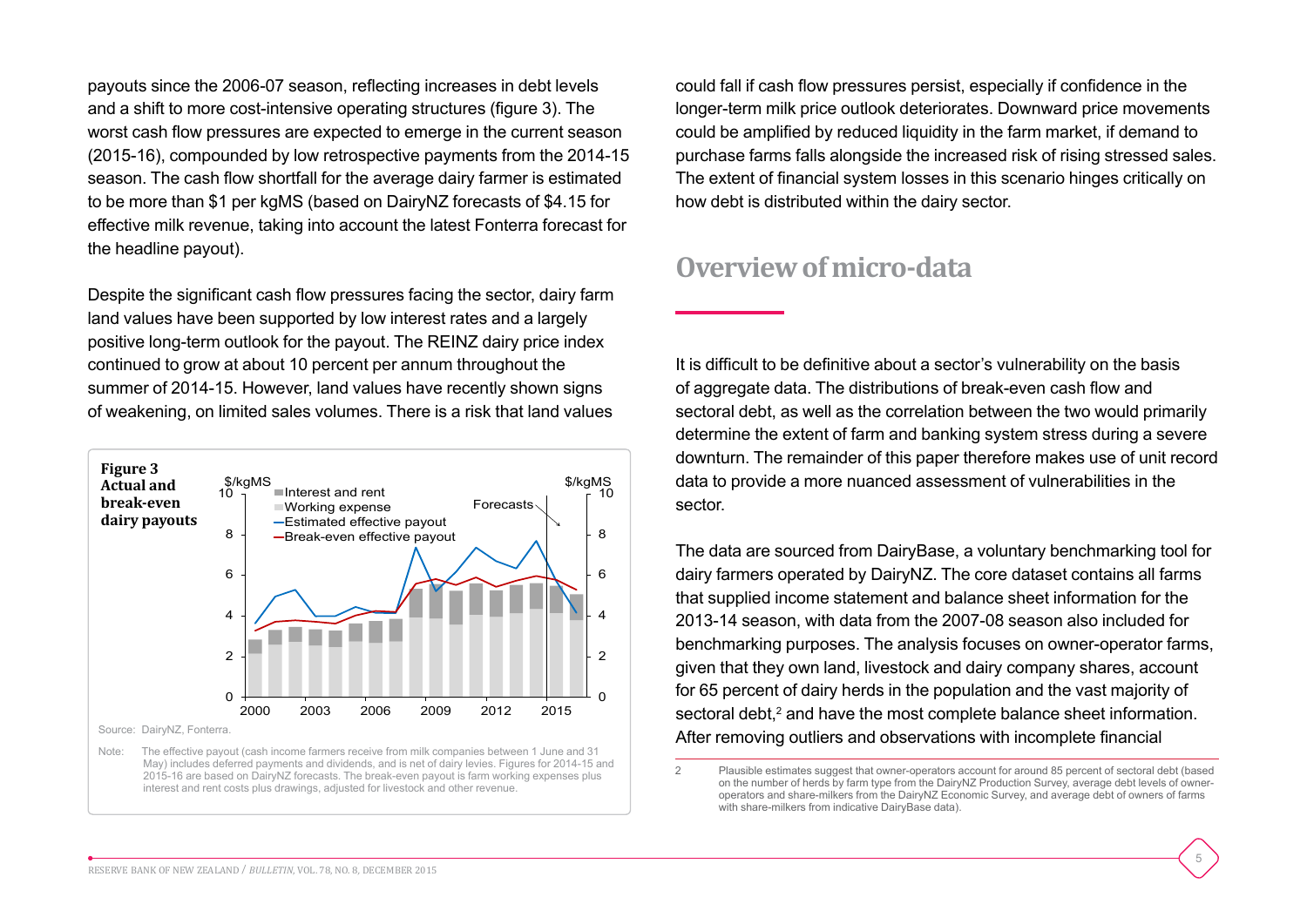#### **Table 1 Sample size by season and ownership structure**

|                     | 2013-14           |                  | 2007-08           |                  |  |
|---------------------|-------------------|------------------|-------------------|------------------|--|
|                     | <b>Population</b> | <b>DairyBase</b> | <b>Population</b> | <b>DairyBase</b> |  |
| Total               | 11,893            | 1,570            | 10,384            | 1,011            |  |
| Owner-<br>operators | 7,812             | 906              | 7,197             | 594              |  |

Source: DairyNZ.

6

Note: Sample sizes are after removal of outliers and farms with incomplete financial statements.

statement information, the dataset contains approximately 900 owneroperator unit records in 2013-14, representing more than 10 percent of owner-operator farms (table 1).

The DairyBase sample tends to under-represent small farms (<200 cows), over-represent medium-sized farms (300-800 cows), and broadly match the proportion of large farms (figure 4). To help mitigate this sample bias, the unit record data are weighted to match the population dairy herd distribution. We achieve this by placing each observation into one of 21 buckets according to herd size, and assigning observations within bucket *i* a weight equal to:

 $Weight_i = \frac{Number\ of\ herds\ in\ population_i}{Number\ of\ herds\ in\ sample_i}$ 

Implied sectoral aggregates are computed by multiplying variables of interest by sample weights and summing across all observations.

To test how representative the resulting DairyBase sample is, figure 5 compares weighted aggregates from the DairyBase sample against known population aggregates for sector debt, production, number of





cows, and land area. The weighted sample for 2013-14 produces figures that are within 10 percent of the relevant sector aggregate, suggesting that the sample provides a reasonable picture of the sector as a whole.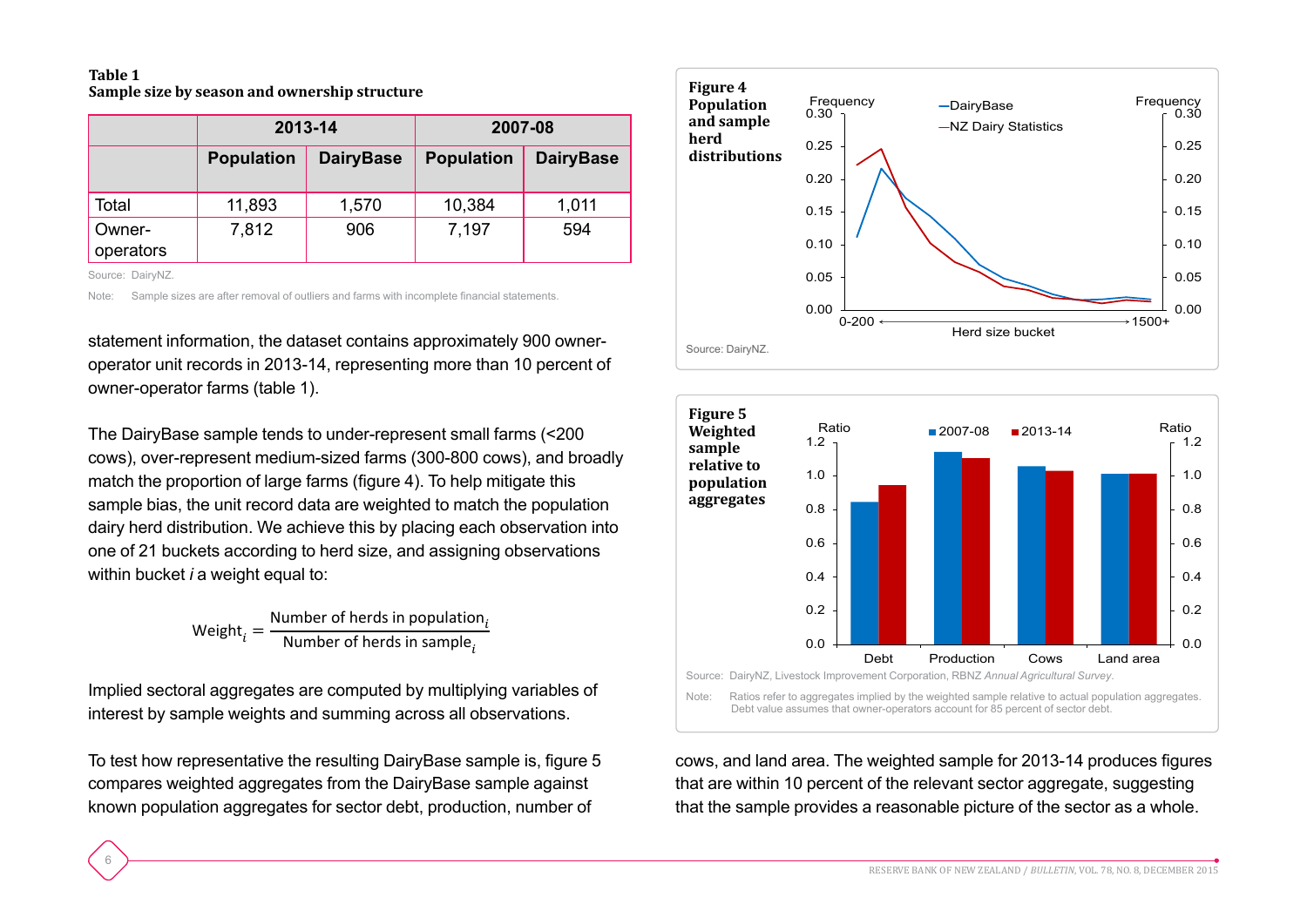



The largest errors are for production and debt. In the 2013-14 season, the weighted sample overstates production levels by 10 percent and understates debt levels by 5 percent. This suggests that the sample is

somewhat biased towards more productive farms and may marginally understate risks in the sector.

The data for 2007-08 were also benchmarked against anonymised unit record data obtained from banks. These data were a stratified sample specifically designed to match figures for aggregate debt (Hargreaves and Williamson, 2011). Figures 6 and 7 compare the distributions of debt in the two datasets by dollar value and as a proportion of production, respectively. Although there are significantly fewer farmers in DairyBase with debt in excess of \$10 million, the two datasets give a very similar distribution of debt per kgMS. This suggests that the DairyBase data accurately capture the amount of vulnerable debt on a per kgMS basis. DairyBase appears to understate the concentration of risk in the sector on a dollar value basis, possibly due to larger farms reporting to DairyBase at the herd level rather than as a consolidated business.<sup>3</sup>

A key area of uncertainty is the market valuation of land assets within the dataset. Land values in DairyBase are based on the Rateable Value (RV) if it has been updated in the current season. If the RV is out of date, DairyNZ use a combination of regional sales prices over the season and judgemental input from rural valuers to update land values. Applying this method results in an average increase in values of five percent since 2013-14. Although the average value of farms within DairyBase tends to lag transacted market values during periods where prices are changing rapidly, average values in DairyBase have increased by a similar amount to the REINZ dairy price index since 2000.

<sup>3</sup> For example, the top 10 percent of most indebted farms account for 44 percent of debt in the RBNZ data compared with 33 percent in the DairyNZ data.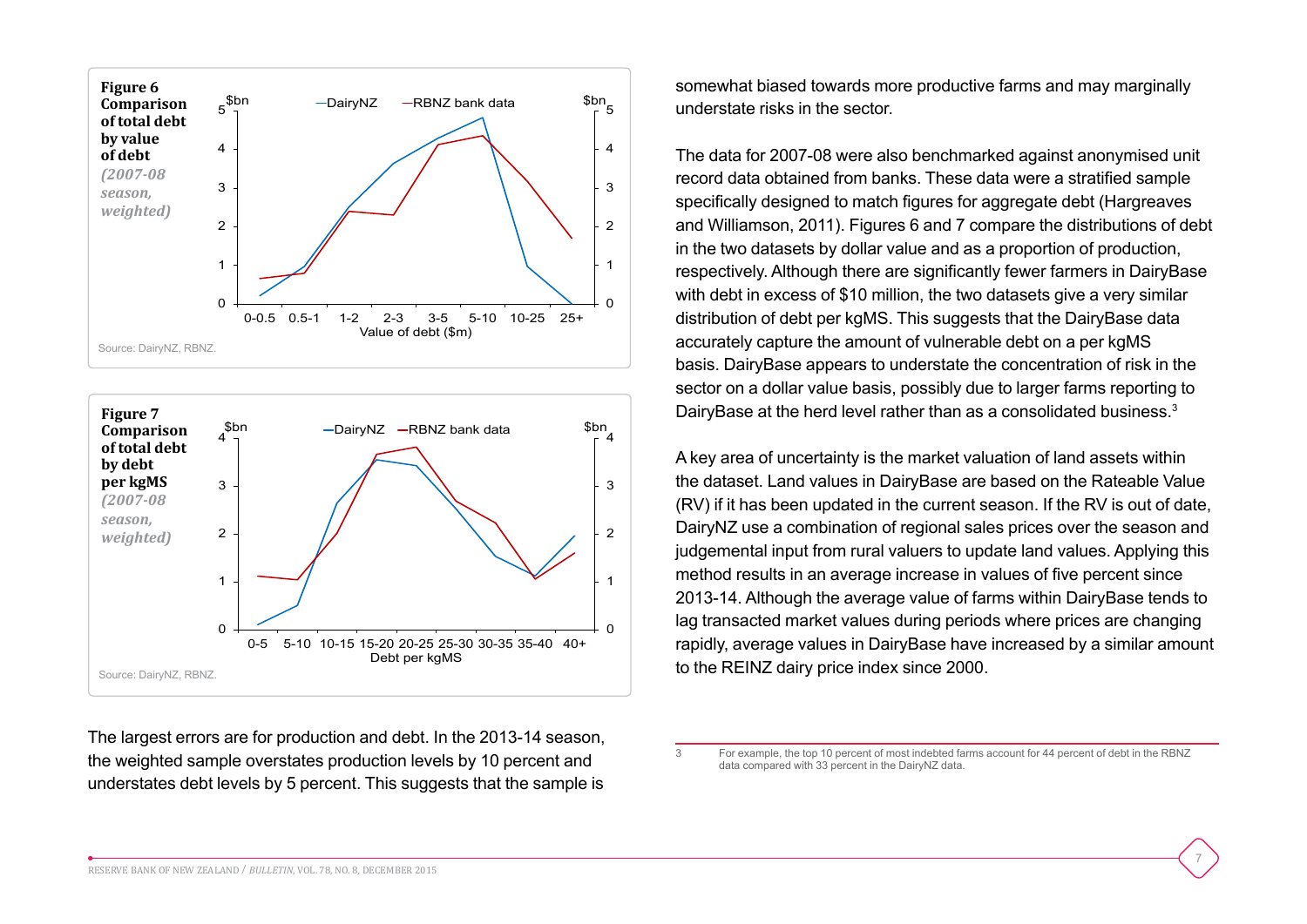## **Cash flow pressures in recent seasons**

This section makes use of the DairyBase data to estimate the extent of cash flow stress among dairy farms in the 2014-15 and 2015-16 seasons. Table 2 lists the assumptions used to update the 2013-14 unit records for the following two seasons, based largely on DairyNZ forecasts and sectoral expertise. First, milk revenues fall in line with

#### **Table 2**

**Assumptions for modelling cash flow in 2014-15 and 2015-16 seasons**

| <b>Variable</b>        | <b>Methodology</b>                                                                                                                                                                                 |  |  |
|------------------------|----------------------------------------------------------------------------------------------------------------------------------------------------------------------------------------------------|--|--|
| Effective milk revenue | \$5.70 per kgMS in 2014-15 and \$4.15 in<br>2015-16.                                                                                                                                               |  |  |
| Working expenses       | All farms reduce working expenses by 25<br>cents per kgMS in 2014-15 and 35 cents in<br>2015-16.                                                                                                   |  |  |
| Drawings               | All farms reduce drawings by 20 cents per<br>kgMS in 2014-15 and 10 cents in 2015-16.                                                                                                              |  |  |
| Interest costs         | Remain constant in 2014-15. Interest rate on<br>term debt drops by 50 basis points in 2015-<br>16. Any increase in working capital costs 9%.                                                       |  |  |
| Working capital        | Negative cash flow is assumed to add to<br>liabilities and increase interest costs (see<br>above). Positive cash flow farms are<br>assumed to use 30 percent of the funds to<br>repay liabilities. |  |  |
| Other                  | Other cash flows (livestock revenue and a<br>milk quality adjustment) are assumed<br>constant at 2013-14 levels.                                                                                   |  |  |

DairyNZ forecasts for the effective payout. The effective payout for the current season is \$4.15 per kgMS, including dividends. Second, farmers are assumed to reduce both working expenses and drawings, given that the lower payouts have been signalled well in advance. Finally, interest rates on term debt are assumed to fall in the 2015-16 season, and any negative cash flow in 2014-15 adds to current liabilities and interest costs in 2015-16. Farmers make an operating loss if effective milk and livestock revenue is lower than the sum of interest and rent costs, working expenses, and drawings.

Based on these assumptions, the average break-even payout for the dairy sector is \$5.77 per kgMS in 2014-15 and \$5.28 in 2015-16 (table 3). There is, however, significant variation in the break-even payout across farms. The top 50 percent of farms by break-even payout had an estimated average break-even of \$6.75 per kgMS in 2014-15, compared to \$4.79 for the bottom 50 percent of farms. These higher break-even payouts reflect: significantly higher working expenses, higher interest and rent costs, more drawings, and less revenue for a given milk payout. Indebted farms also have a significantly higher break-even payout due to higher interest and rent costs.4 Farms with debt of between \$0 and \$10 per kgMS have an average break-even of \$5.19, compared to \$6.51 for farms with debt in excess of \$35 per kgMS.

We estimate that 49 percent of the sector was operating below breakeven in the 2014-15 season.<sup>5</sup> Figure 8 highlights the degree of cash flow

We also investigated the variation in average break-even payouts by production system and dairying region. The most intensive production systems (DairyNZ system 4 and 5) had break-even payouts that were broadly comparable to the least intensive systems (DairyNZ system 1 and 2), with higher working expenses broadly offset by lower drawings. Average break-even payouts in 2015-16 varied from \$4.80 to \$5.70 across regions.

<sup>5</sup> The Reserve Bank (2015) reported that 24 percent of farms were expected to experience negative cash flow in the 2014-15 season. The number reported here differs primarily due to the inclusion of drawings in the estimated break-even payout, which increases the average break-even by around 70 cents per kgMS in the 2014-15 season.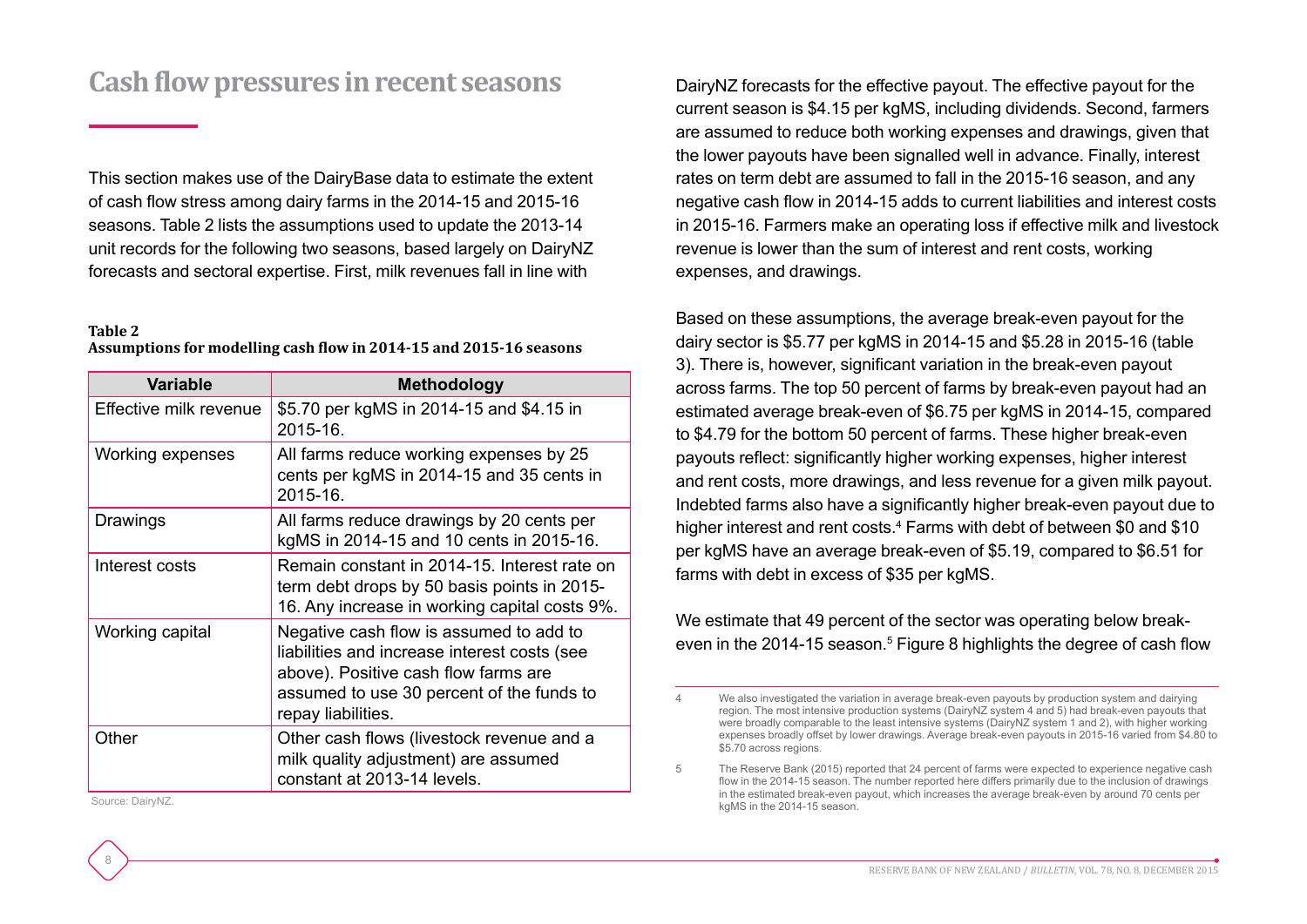#### **Table 3 Components of break-even payout for different farm groups (dollars per kgMS)**

|                                  |             | <b>Break-even payout</b> |                    | Debt per kgMS |        |  |  |
|----------------------------------|-------------|--------------------------|--------------------|---------------|--------|--|--|
|                                  | Average     | Lowest 50%               | <b>Highest 50%</b> | $$0-10$       | $$35+$ |  |  |
| 2014-15 season                   |             |                          |                    |               |        |  |  |
| Working expense                  | 4.14        | 3.75                     | 4.53               | 4.10          | 4.02   |  |  |
| Interest and rent                | 1.34        | 1.10                     | 1.58               | 0.63          | 2.40   |  |  |
| Drawings                         | 0.76        | 0.57                     | 0.94               | 0.85          | 0.69   |  |  |
| <b>Minus</b>                     |             |                          |                    |               |        |  |  |
| Deviation from mean milk revenue | $\mathbf 0$ | 0.05                     | $-0.05$            | $-0.05$       | 0.04   |  |  |
| Livestock/other revenue          | 0.46        | 0.57                     | 0.35               | 0.45          | 0.57   |  |  |
| = Break-even payout              | 5.77        | 4.79                     | 6.75               | 5.19          | 6.51   |  |  |
| Debt per kgMS                    | 21.0        | 18.0                     | 24.0               | 4.8           | 43.1   |  |  |
| 2015-16 season                   |             |                          |                    |               |        |  |  |
| Working expense                  | 3.79        | 3.40                     | 4.18               | 3.75          | 3.67   |  |  |
| Interest and rent                | 1.28        | 0.99                     | 1.56               | 0.63          | 2.27   |  |  |
| Drawings                         | 0.67        | 0.49                     | 0.85               | 0.77          | 0.60   |  |  |
| <b>Minus</b>                     |             |                          |                    |               |        |  |  |
| Deviation from mean milk revenue | $\mathbf 0$ | 0.05                     | $-0.05$            | $-0.05$       | 0.04   |  |  |
| Livestock/other revenue          | 0.46        | 0.57                     | 0.35               | 0.45          | 0.57   |  |  |
| = Break-even payout              | 5.28        | 4.25                     | 6.30               | 4.75          | 5.94   |  |  |

9

Source: DairyNZ.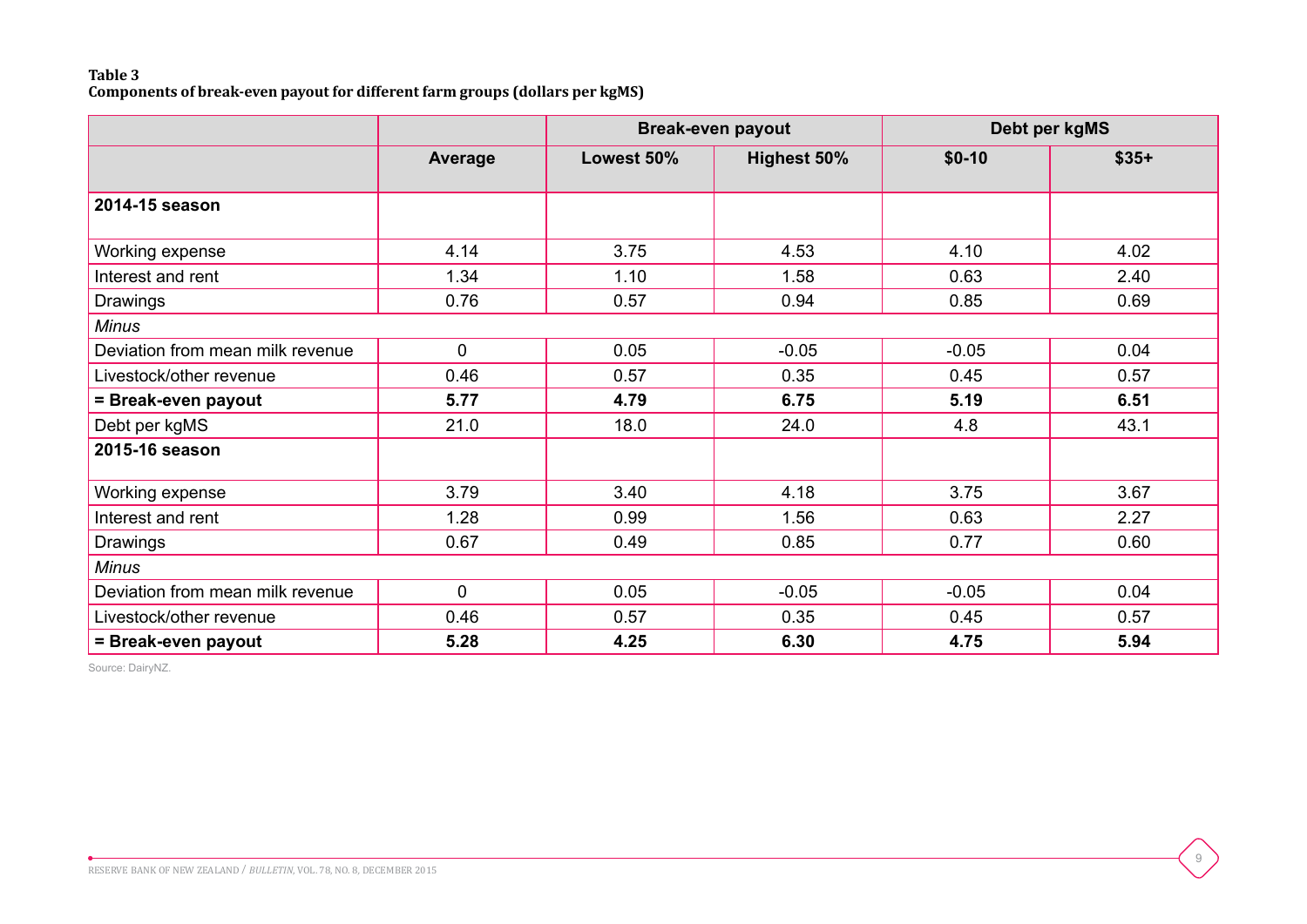

pressures that are likely to emerge in 2015-16. For each unit record in the dataset, the chart shows the estimated cash margin (defined as farm revenue minus working expenses and drawings) and interest and rent costs. Farms below the dotted 'break-even' line are unable to service interest and rent costs out of their cash margin. About 80 percent of farmers, representing almost 90 percent of sectoral debt, are expected to have negative cash flow on this basis. Assuming that all negative cash flow translates into working capital borrowing, debt would increase by an average of \$1.15 per kgMS. However, actual working capital borrowing could be lower if a large proportion of farms use off-farm income or assets to support the farming business. In addition, Fonterra's offer of an interest free loan of up to 50 cents per kgMS for production between June and December 2015 will limit the degree of working capital demanded from banks.

 $1<sub>0</sub>$ 

We then examine the sensitivity of estimated cash flow pressures in the 2015-16 season to our underlying assumptions, given the uncertainties surrounding them at this stage of the season. We first vary the effective payout by 50 cents per kgMS either side of the central assumption (\$3.65-4.65). This generates a range for the share of debt held by borrowers with negative cash flow of 75-95 percent, demonstrating that a large share of farms have a break-even between \$4.15 and \$4.65. We then examine the sensitivity to lower interest rates (75 basis points) lower), further reductions in costs (25 cents lower), and increased livestock revenue (5 cents higher). Each of these changes reduces working capital borrowing by 5-25 cents per kgMS, but would have a relatively limited impact on the share of debt with negative cash flow (less than 5 percentage points).

#### **Stress testing the dairy sector**

With a large portion of the sector making cash losses in the 2014-15 and 2015-16 seasons, demand for working capital has increased markedly. Banks have supported the sector by expanding lending by more than 10 percent over the past year, on the basis that most farms are expected to be profitable over the medium-term. However, there is an increased risk of a rise in non-performing loans (NPLs) in the dairy sector. Highly indebted farms are particularly vulnerable, as they tend to have less equity and lower profitability (figure 9). For example, the 20 percent of debt with the highest debt per kgMS has an average loan-to-value ratio (LVR) of around 68 percent and an estimated break-even payout of \$5.80 in 2015-16.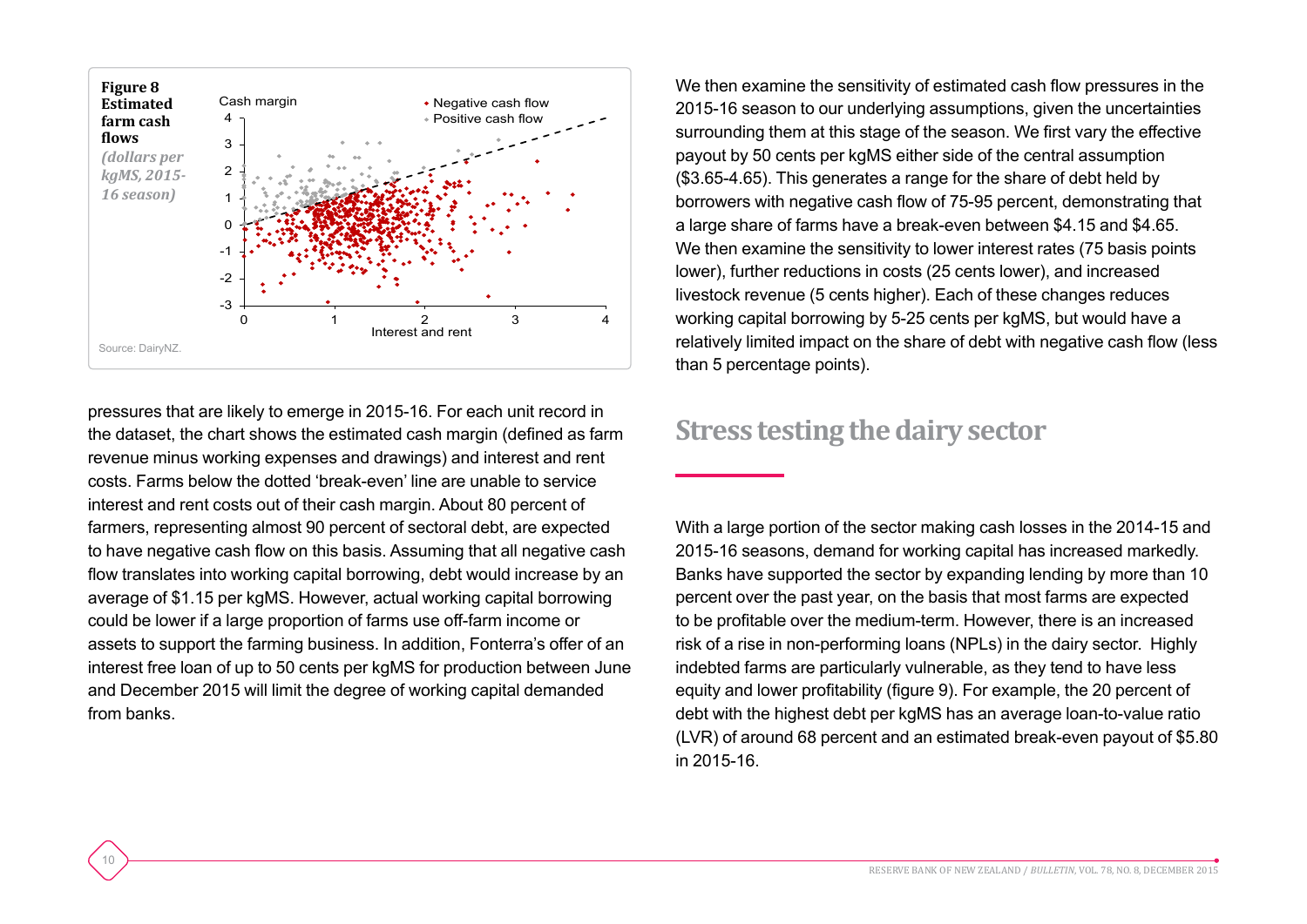

To gauge the scale of this risk, this section applies a stress-testing model to the DairyBase dataset, similar to that developed by Hargreaves and Williamson (2011). This allows us to assess financial stress in the sector over a longer horizon, depending on different assumptions for the extent of the recovery in milk prices and decline in dairy farm values. Three hypothetical stress scenarios are investigated, covering the period from 2015-16 to 2018-19 (figures 10 and 11). These are not a central forecast for outcomes over the next few years.

• Under the base scenario, the effective milk payout is \$4.15 per kgMS in 2015-16 (the current DairyNZ forecast), recovers to \$5.50 in 2016-17, and then increases by a further \$0.50 per kgMS in the remaining seasons. In this scenario, farm prices fall by 10 percent in 2015-16 and remain flat until 2018-19, when they recover by 5 percent.





• Under the severe scenario, the milk payout is \$4.00 in 2015-16 and 2016-17, and recovers very gradually thereafter (by \$0.50 per kgMS per season). Farm prices are assumed to fall by around 40 percent by 2018-19, consistent with the persistently low milk prices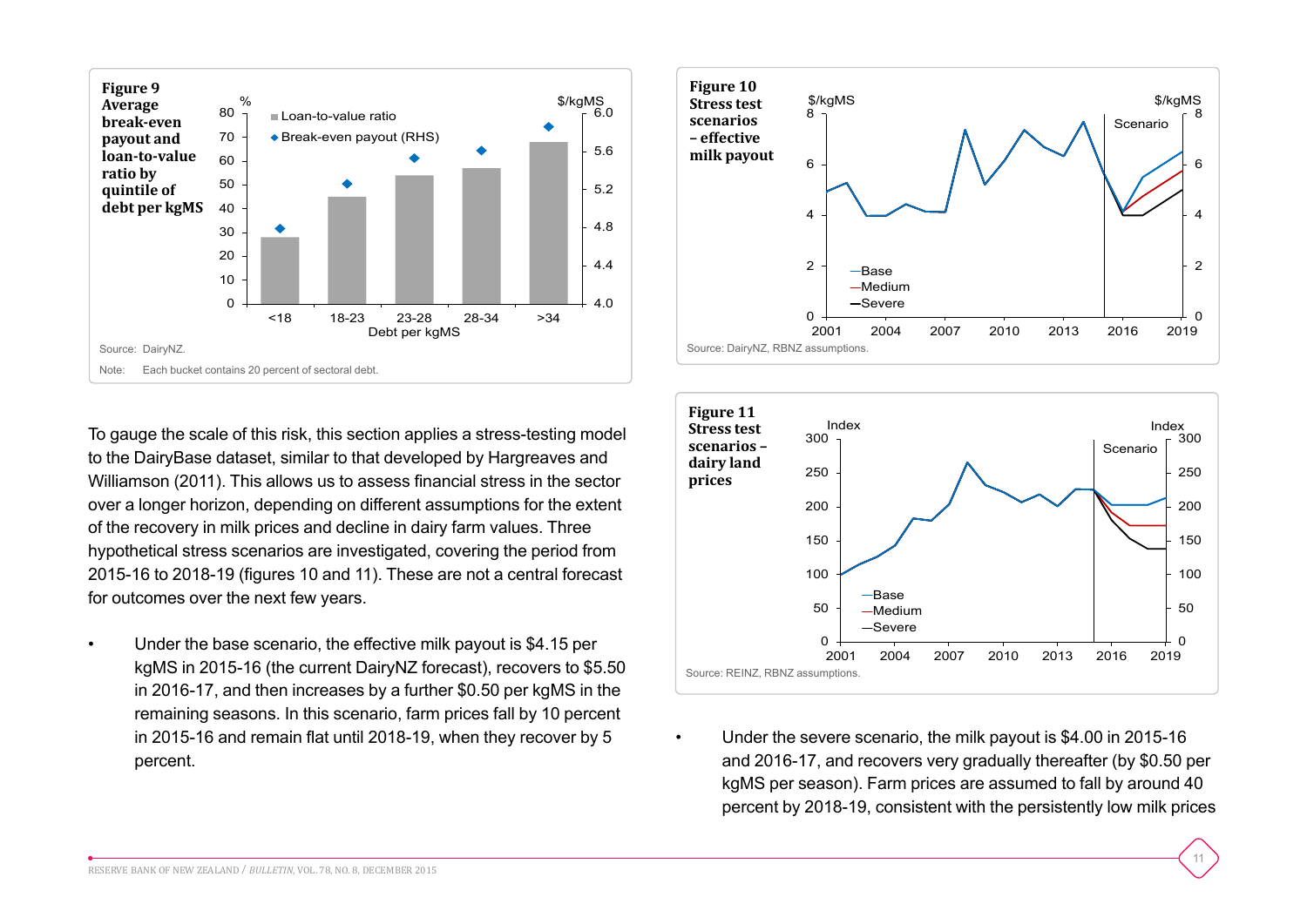under the scenario and in line with the decline assumed in the joint APRA/RBNZ stress tests in 2014.

The medium scenario represents the approximate midpoint of the base and severe scenarios. Under this scenario, farm prices fall by around 25 percent over the first two seasons, and are flat for the remainder of the scenario horizon.

The stress testing model applies these shocks directly to milk revenue and farm value at the unit record level. At the end of each season, farm balance sheets are updated to reflect (i) increased working capital to cover any negative cash flow throughout the season, or any pay-down in debt and (ii) the assumed farm value change. $6$  Apart from varying the 2015-16 effective payout, all apply the same detailed cash flow assumptions for 2014-15 and 2015-16 outlined in table 2. The later years assume that working expenses and drawings vary in line with the assumed payout, and interest rates remain constant following their 50 basis point fall in 2015-16.7

To gauge the extent of stress in each scenario, we model NPLs based on a simple rule. The model assumes that a loan becomes non-performing whenever (i) the farm has an LVR greater than 90 percent (ii) cash flow in the current season is negative and (iii) cash flow would still be negative even under an assumed 'status quo', or medium-term, milk payout.<sup>8</sup> This latter requirement implies that banks would continue to lend to farms experiencing short-term cash flow pressures. This is consistent with

8 This extends the Hargreaves and Williamson (2011) model, which only features the first two conditions.

12



the fact that NPLs currently remain low despite considerable cash flow pressures. However, banks would re-evaluate lending decisions should a farm no longer be viable in the medium term. The status quo milk price is modelled as a moving average of the five previous payouts and forecasts for the next two seasons, and currently implies a status quo milk price of \$6.25 per kgMS. The rule implicitly assumes that the farm does not have access to off-farm assets or income to support the business.

On the basis of this rule, NPLs by the end of the scenarios range between 4 and 25 percent of farmers, and 8 to 44 percent of initial sectoral debt (figure 12). In the base scenario, around half of these NPLs materialise in the 2015-16 season, reflecting the one-off decline in land values and the relatively quick recovery in the payout in subsequent years. The sharper and more prolonged rise in NPLs under the medium and severe scenarios reflects three main factors. Firstly, the marked decline in farm values pushes a large number of farmers above an LVR of 90 percent. Secondly, there is a sustained increase in working capital demand throughout the scenarios due to the muted recovery in the

<sup>6</sup> The model assumes banks recognise only two-thirds of the change in market value of farms in any given year, and the remainder at the end of the scenario horizon. This reflects that valuations tend to lag market prices during periods of stress.

<sup>7</sup> We also allow farms to take advantage of Fonterra's interest free loan, equating to around \$0.30 per kgMS produced over the entire season. This has the effect of reducing interest expense over the period in which the loan remains interest free.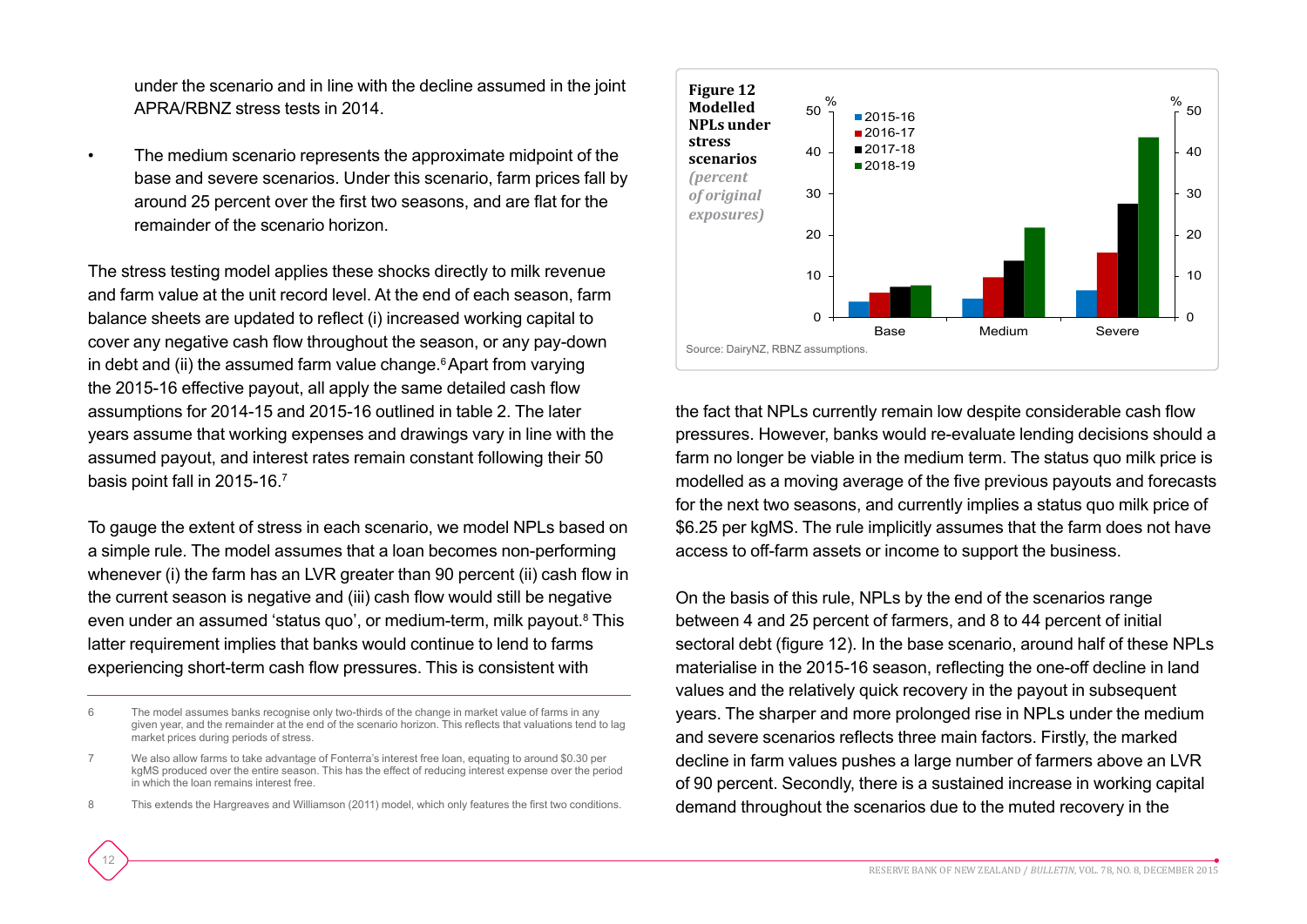

payout. Working capital demand is equivalent to 6 percent of average farm assets under the severe scenario, or 17 percent for farms that have an initial LVR exceeding 75. Finally, the model implies that banks gradually reduce the assumed medium term payout towards the end of the scenarios.

To provide some context around these results, figure 13 compares the base scenario estimate of NPLs to the experience in the wake of the GFC. The base scenario implies that NPLs peak at 7.8 percent, which is higher than the previous peak in early 2011. This is consistent with this scenario featuring a more marked and prolonged decline in farm income than was experienced in the post-GFC period. Watchlist loans provide some indication of how large NPLs may have become if the post-GFC dairy environment had deteriorated further. These peaked at 18.2 percent of sectoral exposures, suggesting that the NPLs are well within the plausible range of estimates given the scenario assumptions. The experience of the GFC highlights that it can take a significant period for NPLs to materialise, which is also consistent with the modelled scenarios.

The proportion of NPLs that will eventually result in loan defaults is highly uncertain. Under the assumption that all NPLs result in defaults, the stress testing model can be used to estimate an upper limit for banking system losses.<sup>9</sup> The results suggest that losses are manageable for the banking system as a whole, despite dairy lending now accounting for 10 percent of all bank lending. Loss rates for the banking system are estimated to be 2 percent of the system's dairy portfolio under the base scenario, and 14 percent under the severe scenario. These losses amount to around 2 to 18 percent of total before-tax profits of the five largest dairy lenders over a typical four year period (and a similar percentage of initial capital) suggesting that they are manageable for the system as a whole. It is also likely that capital ratios would come under pressure due to increases in risk-weighted assets.

As discussed in the November 2015 *Financial Stability Report*, the Reserve Bank supports the medium-term approach to assessing farm sustainability currently being adopted by banks. A significant tightening in lending standards could amplify the pressures facing the sector, create undesirable fire sale dynamics in the market for dairy farm land, and increase loan losses for the banking system. The Reserve Bank has also requested that the five largest dairy lenders undertake stress tests of their dairy portfolios, and is in discussions with banks to ensure that they are setting aside realistic provisions to reflect the expected rise in problem loans. The stress tests will provide a view of potential losses under similar scenarios and will be reported on in due course.

The model assumes that banks face significant costs of disposing of foreclosed assets due to transaction costs, a fire-sale discount, and delays in selling the farm. These assumptions imply banks make losses whenever they foreclose on a farm with an LVR above 75 percent.